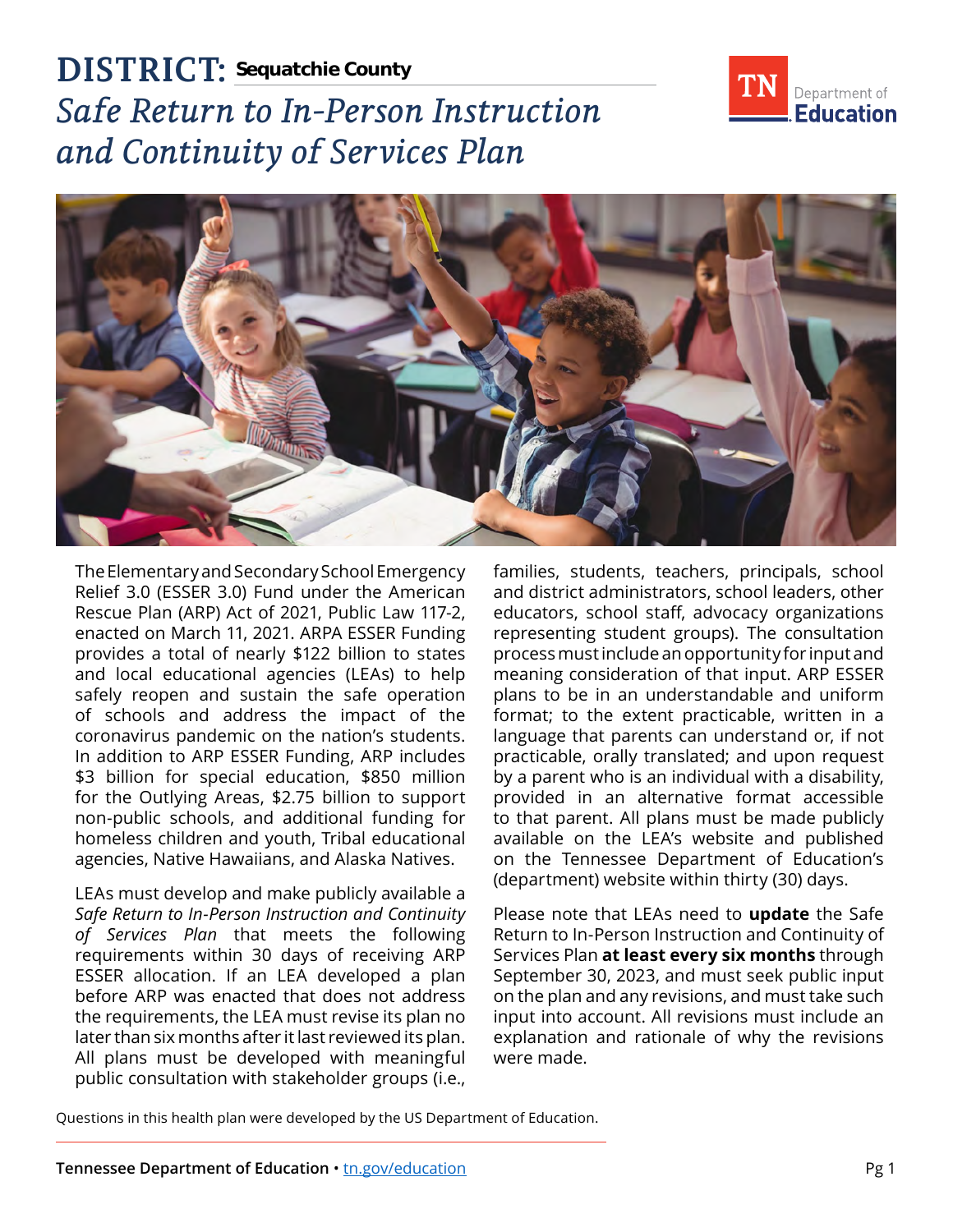## *Consultation with Stakeholders*

**1**

**Describe how the LEA will, in planning for the use of ARP ESSER funds, engage in meaningful consultation with stakeholders, including, but not limited to:** 

- i. students;
- ii. families;
- iii. school and district administrators (including special education administrators); and
- iv. teachers, principals, school leaders, other educators, school staff, and their unions.
- v. tribes;
- vi. civil rights organizations (including disability rights organizations); and

**at the August school board meeting and published in the local newspaper.**

vii. stakeholders representing the interests of children with disabilities, English learners, children experiencing homelessness, children and youth in foster care, migratory students, children who are incarcerated, and other underserved students.

**Sequatchie County Schools gathered information and feedback from stakeholders (school and district administration; teachers; school staff; students; parents/guardians; families with students in the following: Students with Disabilities, ELL, Homeless, Foster Care, Migratory; community members; school board members) using an online survey. The preliminary spending plan was available at that time. The survey and all ESSER plans is posted on the district's website. Also, at each school's Open House ,August 2,** 

**2021, stakeholders were asked to complete the survey using an iPad while on campus at all 3 schools. A** 

**2**

**district an overview of how the public stakeholder input was considered in the development of district conducted an open conducted and discussed and discussed data results were shared and discussed and discussed and discussed data results were shared and discussed and discussed of**  $\mathbf{A}$  **results were shared of** 

**The information gathered from the survey was used to prioritize the district's needs. Areas of priority were identified as: addressing learning loss; technology; and improving facilities. After the areas were identified, a plan was developed to incorporate these needs.** 

#### **How did the LEA compile feedback during the open comment period for the ARP Plan? 3**

**The plan and survey were posted on the district website and social media. The survey was also available to complete at the schools Open House. An email was sent to all faculty and staff to ask for them to participate in the survey. The Chamber of Commerce sent the survey link to all businesses in the area.** 

#### **How was the input considered during the open comment period time? 4**

**All survey data was collected and reviewed during open comment period. A committee comprised of school personnel and stakeholders (District Supervisors, Principals, Director of School, Parent, Chamber of Commerce Director) reviewed the data of the survey. This data was used to help make funding and operational decisions. This data will be utilized when the plan is updated every 6 months and revisions are needed.** 

Questions in this health plan were developed by the US Department of Education.